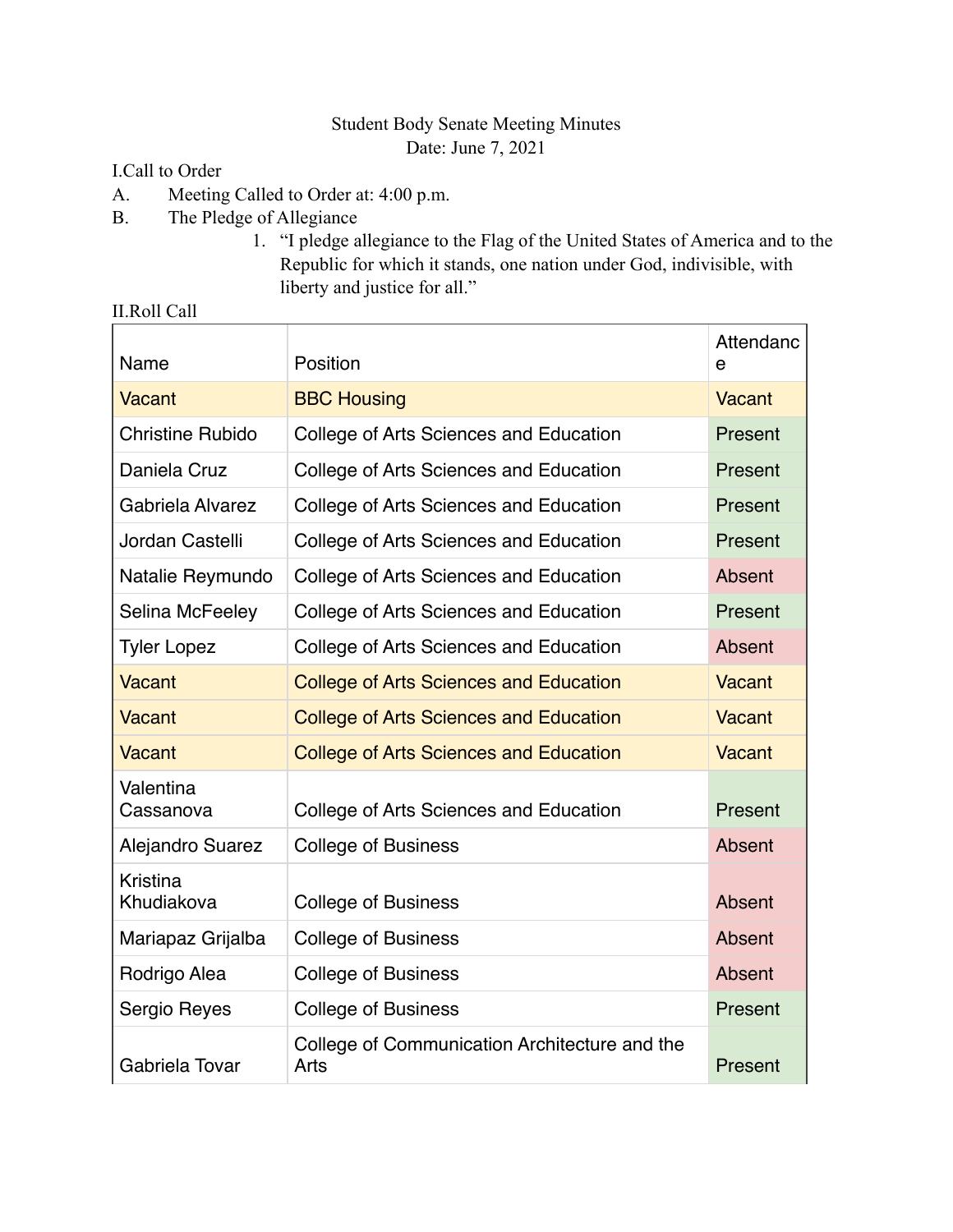| <b>Ivette Suarez</b>           | College of Communication Architecture and the<br>Arts | Absent        |
|--------------------------------|-------------------------------------------------------|---------------|
| Cristhofer Lugo                | College of Engineering and Computing                  | Absent        |
| Vacant                         | College of Engineering and Computing                  |               |
| Hervangelot<br>Lordeus         | College of Engineering and Computing                  | Present       |
| <b>Natalie Meneses</b>         | College of Engineering and Computing                  | Present       |
| <b>Celesse Temes</b>           | College of Hospitality and Tourism Management         | Absent        |
| Natalie Lahera                 | College of Law                                        | Present       |
| Manuela Jaramillo              | <b>College of Medicine</b>                            | Absent        |
| Joshua Lovo-<br><b>Morales</b> | College of Nursing and Health Sciences                | Absent        |
| <b>Tyra Moss</b>               | College of Public Health and Social Work              | Present       |
| Joshua Mandall                 | <b>Graduate School</b>                                | Present       |
| Vacant                         | <b>Graduate School</b>                                | Vacant        |
| Vacant                         | <b>Graduate School</b>                                | Vacant        |
| <b>Vacant</b>                  | <b>Graduate School</b>                                | Vacant        |
| Vacant                         | <b>Graduate School</b>                                | Vacant        |
| Alexander Collado              | <b>Honors College</b>                                 | Absent        |
| Vacant                         | <b>Lower Division BBC</b>                             | Vacant        |
| Vacant                         | <b>Lower Division MMC</b>                             | Vacant        |
| Jacob Bharat                   | <b>MMC Housing</b>                                    | Present       |
| <b>Sebastian Aviles</b>        | <b>MMC Housing</b>                                    | Present       |
| <b>Taylor Sokolosky</b>        | <b>MMC Housing</b>                                    | Present       |
| Vacant                         | <b>Online Student</b>                                 | Vacant        |
| <b>Alexander Sutton</b>        | School of International and Public Affairs            | Present       |
| David Luis                     | School of International and Public Affairs            | Present       |
| Sadie Testa-Secca              | School of International and Public Affairs            | Present       |
| Vacant                         | <b>Upper Division BBC</b>                             | <b>Vacant</b> |